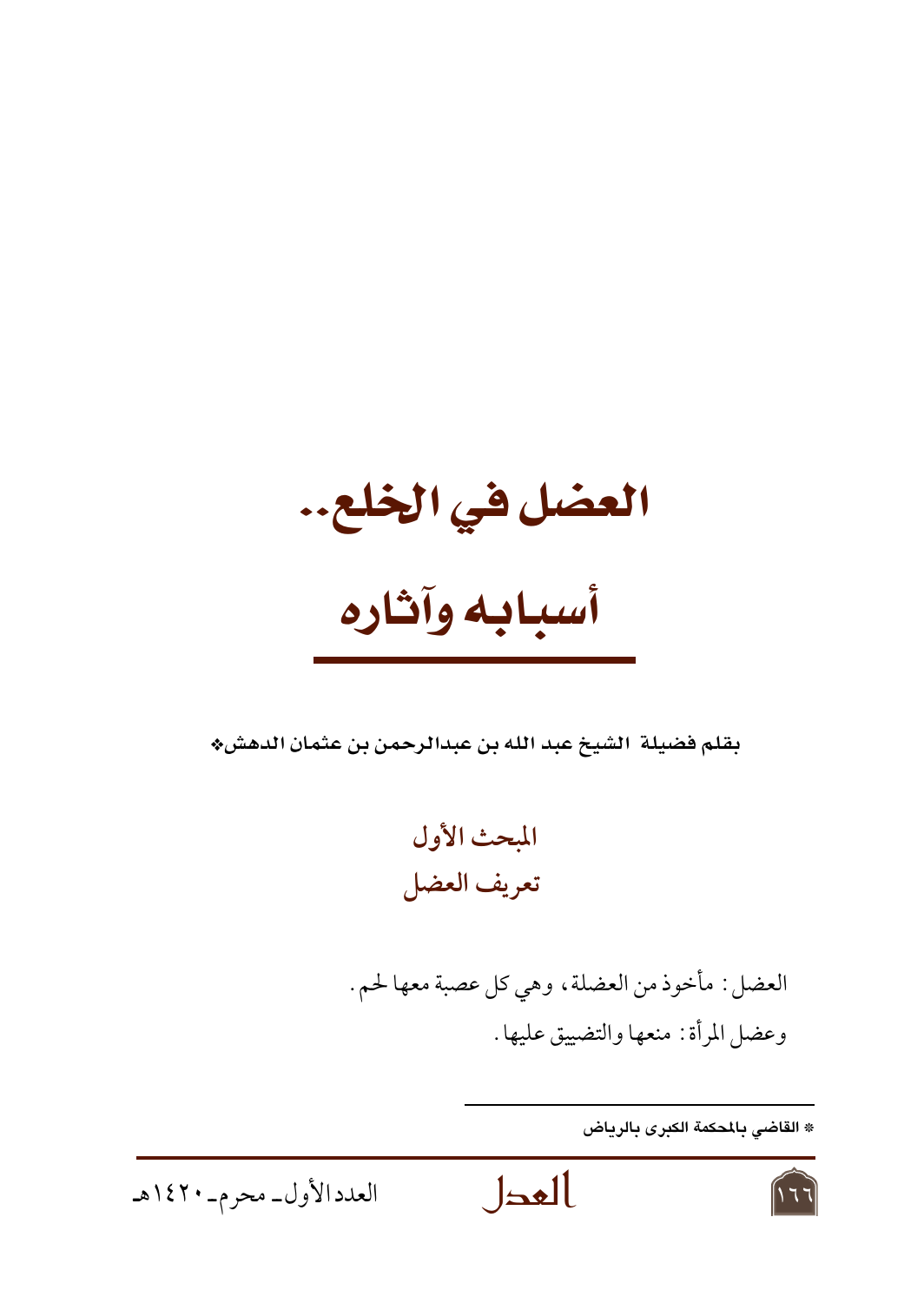قال في القاموس: (١) والمرأة يعضلها . . . إلى أن قال: وعضلها منعها الزوج ظلماً» . ١. هـ. ومنه عضلت المرأة بولدها أي عسر عليها . فيكون العضل(٢) هو الحبس والتضييق قال تعالى(٣): ﴿وَلا تَعْضُلُوهُنَّ ﴾ أي ولا تضيقوا عليهن. وقد اختلف فيمن له الخطاب في قوله تعالى : ﴿ وَلَا تَعْضُلُوهُنَّ ﴾ . قال في تفسير فتح القدير : (٤) والأولى أن يكون الخطاب في قوله تعالىي ﴿ وَلا يَحلُّ

لَكُمْ﴾ للمسلمين . . إلى أن قال : ولا يحل لكم معاشر المسلمين أن تعضلوا أزواجكم أي تحبسوهن عندكم مع عدم رغوبكم فيهن، بل لقصد أن تذهبوا ببعض ما أتيتموهن من المهر يفتدين به من الحبس والبقاء تحتكم وفي عقدتكم من كراهتكم لهن . ١. هـ.

فمن خلال ذلك يتبين لنا أن العضل ـ والله أعلم ـ هو : أن يقوم الزوج بمضارة زوجته من ضرب وحبس وسوء عشرة لقصد الافتداء منه .

#### أسباب العضل:

للعضل أسباب يترتب عليها حكم الخلع من حيث الصحة والفساد وحكم العوض من

- ١ ــ القاموس المحيط ج ٤، ص ١٧. ٢ \_ تفسير أبو السعود ج ١، ص ٢٩٩. ٣ ــ سورة النساء آية رقم ١٩. ٤ ــ تفسير فتح القدير ج ١، ص ٤٤١.
- بالعدل العدد الأول- محرم- ١٤٢٠هـ

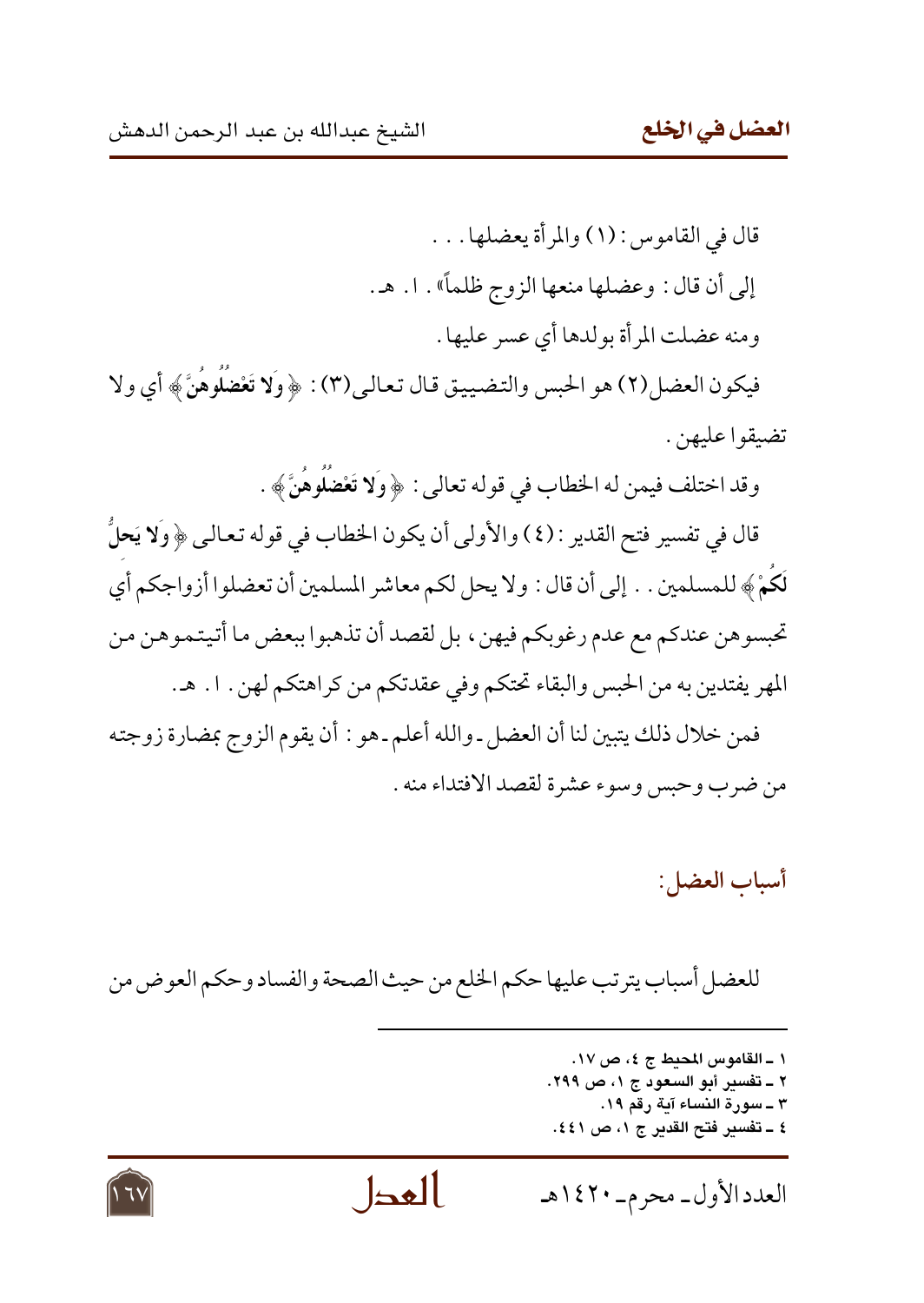حيث جواز أخذه أو عدمه ، لذا فإن أسباب العضل تختلف على أنواع هي : ١ ـ العضل لقصد الحصول على الفدية من الزوجة من غير مبرر . ٢ ـ العضل لقصد الحصول على الفدية من الزوج لمبرر كإتيانها بفاحشة . ٣ ـ العضل لقصد التأديب فقط . ٤ ـ العضل لسوء خلق الزوج من غير قصد . فهذه هي الأسباب الغالبة في حدوث العضل، لذا فإن الأحكام تختلف بحسب ترتبها على هذه الأسباب .

المبحث الثاني

### أثر العضل في الخلع والفرقة بين الزوجين

سبق تبيين أسباب العضل وأثر العضل في الخلع يترتب على سببه، فإن كان سبب العضل هو قصد الزوج افتداء زوجته منه فإن العلماء قد اختلفوا في هذه الحالة على أقوال : أو لأً:

ذهب الحنفية والإمام مالك في رواية إلى أن الخلع صحيح فتقع الفرقة بينهما بائنة، وهذا في الحكم، ولكنه ديانة أثم عاص بفعله هذا، فيقع الخلع مع الإثم.

قال في البحر الرائق : (٥) وكره له أخذ شيء ان نشز . . إلى أن قال : وأراد بالكراهة

ه ـ البحر الرائق ج ٤، ص ٨٢.

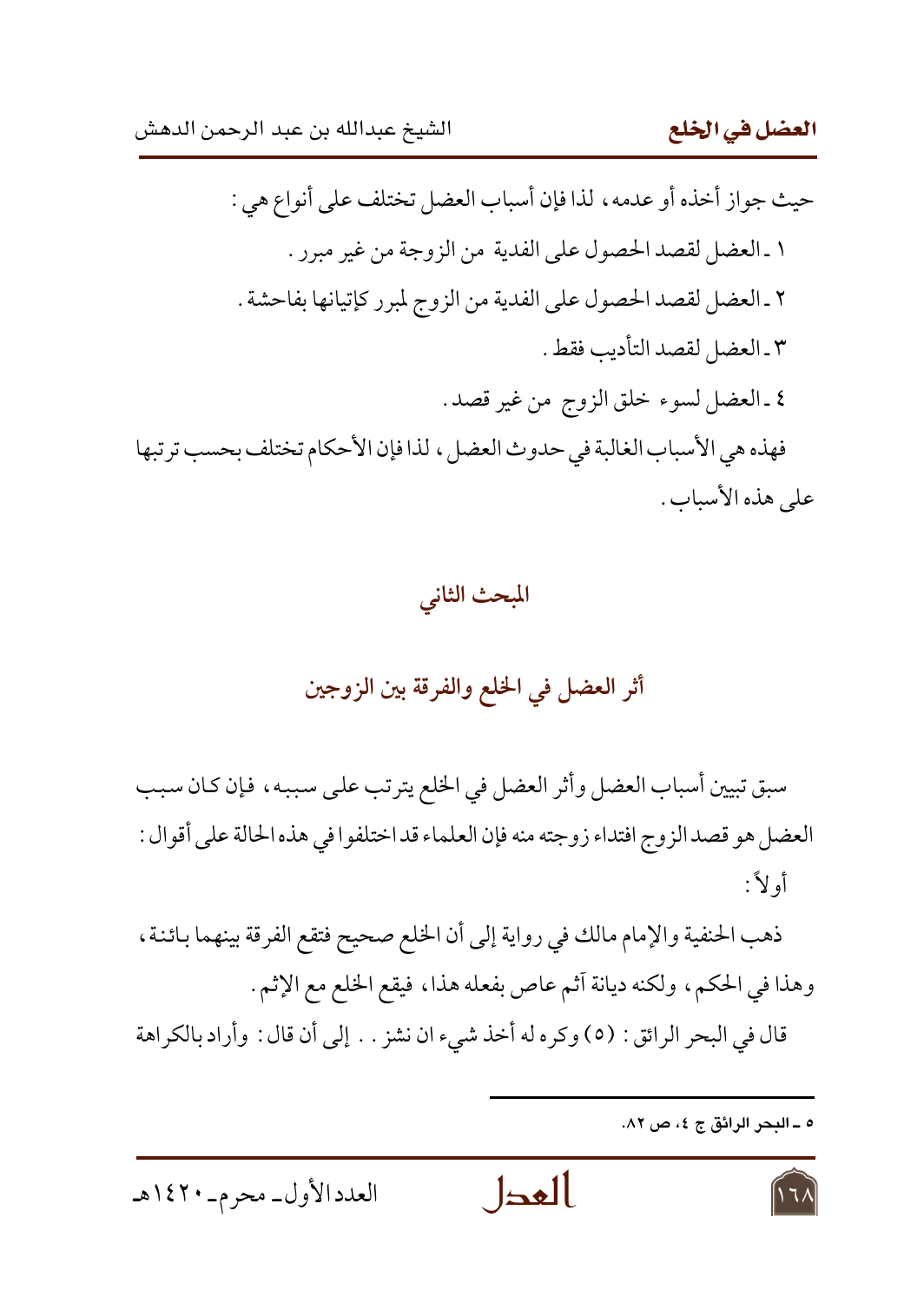كراهة التحريم المنتهضة سبباً للعقاب . . إلى أن قال : إلا أنه لو أخذ جاز في الحكم أي يحكم بصحة التمليك، وإن كان بسبب خبيث . ١. هـ.

وقال في الكافي : (٦) فإن افتدت منه على اكراه أو على إضرار كان لها رد ما أخذ ولزمه الطلاق . . إلى أن قال : وقيل بل هو طلاق بائن لأنه خلع . ا . هـ. ثانياً :

ذهب المالكية في الرواية الثانية والشافعية والحنابلة إلىي أن الخلع والحالة هذه غير صحيح فيقع طلاقاً رجعياً، وعند الحنابلة إذا لم يكن بلفظ الطلاق فلا يقع شيء لقوله تعالى(٧) : ﴿ وَلا تَعْضُلُوهُنَّ لتَذْهَبُوا بِبَعْضِ مَا آتَيْتُمُوهُنَّ ﴾، فهذه الآية نصت على التحريم مما لا يدع مجالاً للشك .

قال في الكافي : (٨) فإن افتدت منه على إكراه أو على إضرار كان لها رد ما أخذ ولزمه الطلاق، واختلف عن مالك في رجعيته هاهنا فقيل عنه إذا صرف ما أخذ منها كان له الرجعة عليها في عدتها . ا. هـ.

وقال في اعانة الطالبين : (٩) لو منعها نحو نفقة لتختلع منه بمال ففعلت بطل الخلع ووقع رجعيا. ا. هـ

وقال في المقنع : (١٠) فأما إن عضلها لتفدي نفسها منه ففعلت فالخلع باطل ، والعوض مردود، والزوجية بحالها إلا أن يكون طلاقاً فيكون رجعياً. ١. هـ.

- ٦ ــ الكافي ج ٢، ص ٩٩٣. ٧ ــ سورة النساء آية رقم ١٩. ۸ ــ الكافي ج ۲، ص ۹۹۳. ٩ ــ اعانة الطالبين ج ٣، ص ٣٨٢.
	- ١٠ ـ المقنع ج ٣، ص ١١٤.
- بالعدل العدد الأول- محرم-١٤٢٠هـ

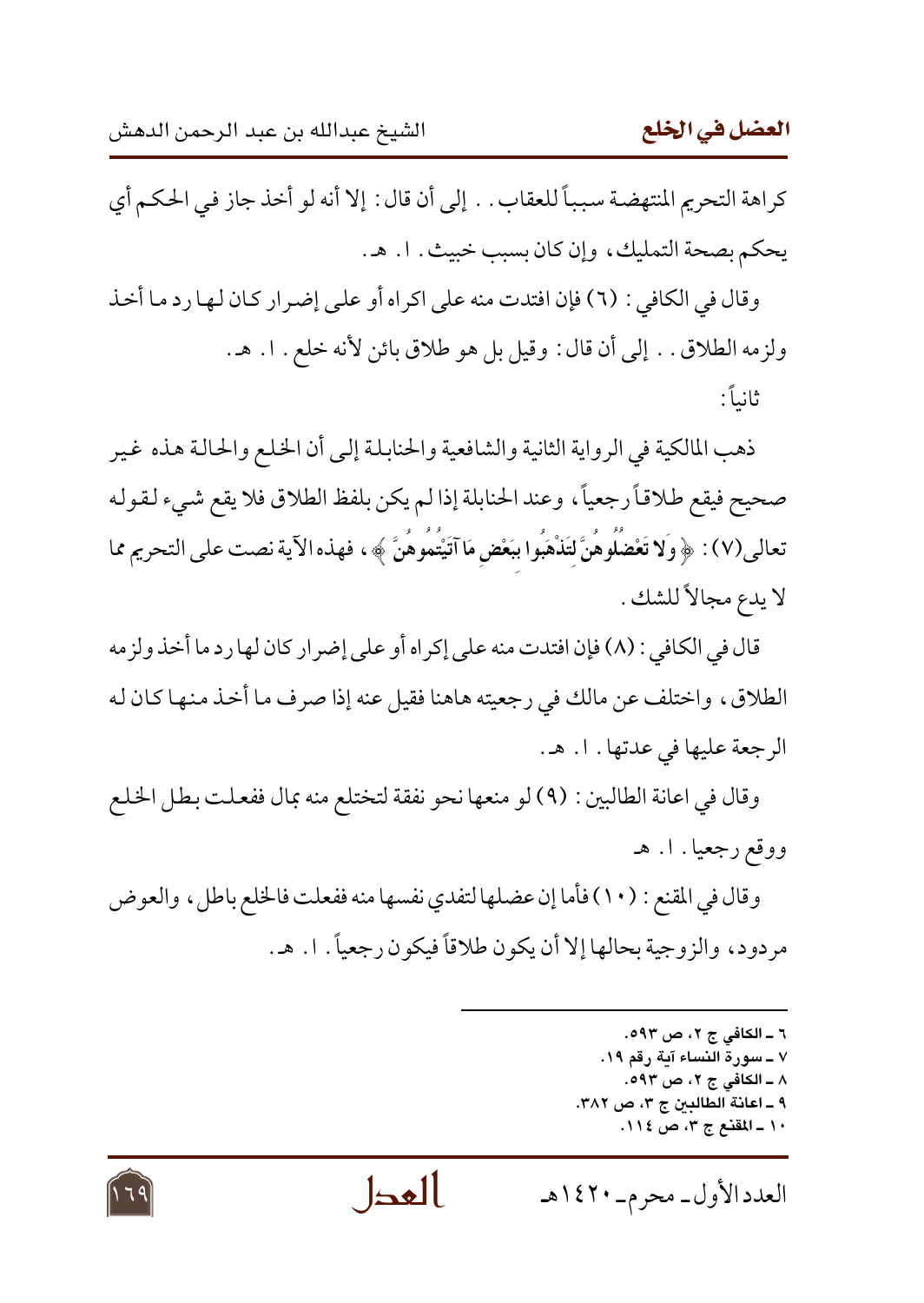هذا ومن خلال ما تقدم يتبين لنا رجحان قول الجمهور في عدم صحة الخلع والحالة هذه لنص الآية على ذلك في قوله تعالىي : ﴿ وَلا تَعْضُلُوهُنَّ ﴾ ، فهذا نهى والنهي يقتضي التحريم ولا يصرف عن ذلك إلا بدليل، ولا دليل هنا فيما يظهر لي والله أعلم .

أما إذا كان سبب العضل هو قصد الحصول على الفدية لإتيان المرأة بفاحشة فإن الخلع والحالة هذه صحيح فتقع الفرقة بائنة، ولا يؤثر العضل على الخلع لكونها بذلك لم تقم حدود الله في حق زوجها .

كما نصت الآية على جواز ذلك في مثل هذه الحالة بقوله تعالى(١١) ﴿وَلَا تَعْضُلُوهُنَّ لتَذْهَبُوا ببَعْض مَا آتَيْتُمُوهُنَّ إِلاَّ أَن يَأْتينَ بفَاحشَة مَّبَيّنَة ﴾ ، فدلت الآية على جواز العضل . في حالة الإتيان بفاحشة، وهذا هو مذهب الجمهور من العلماء .

ورواية في مذهب الإمام الشافعي رحمه الله .

قال في الكافي(١٢) فإن افتدت منه على إكراه أو على إضرار كان لها رد ماأخذ ولزمه الطلاق . ١. هـ.

فهذا في العضل من غير سبب، فإذا كان بسبب اتيانها بالفاحشة فمن باب أولى أن يقع الخلع.

وكذلك مذهب الحنفية ـ كما تقدم ـ في صحة الخلع مع العضل من غير سبب فيكون مع إتيانها بفاحشة من باب أولى .

وقال في المجموع: (١٣) وإن زنت فمنعها حقها لتخالعه فخالعته ففيه قولان :

بالعدل

- ١١ ــ سورة النساء آية رقم ١٩.
	- ١٢ـ الكافي ج ٢، ص ٩٩٣.
- ١٣- المجموع شرح المهذب ج ١٦، ص ٦.

العدد الأول- محرم-١٤٢٠هـ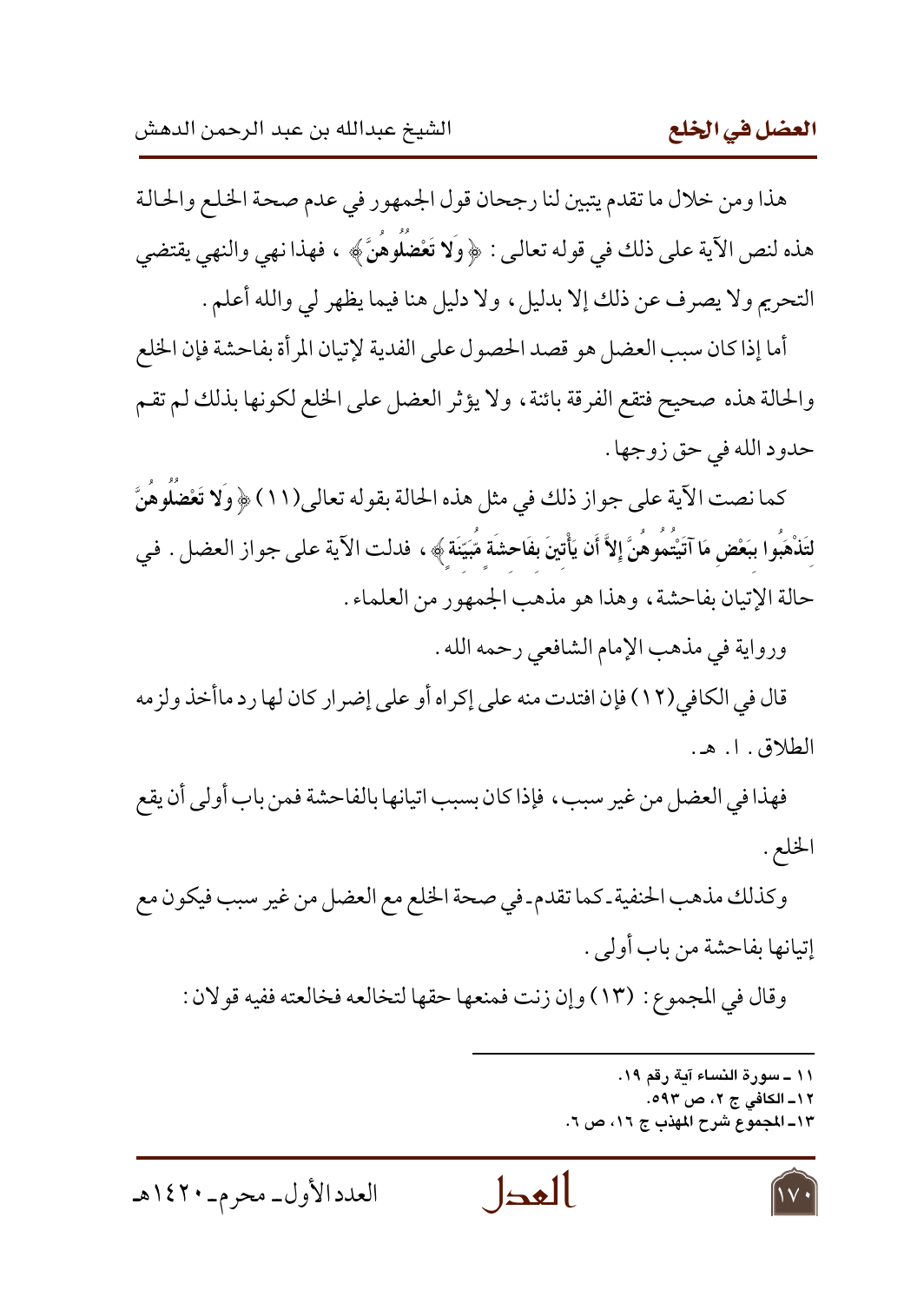أحدهما : أنه من الخلع المباح لقوله تعالى : (١٤) ﴿ وَلا تَعْضُلُوهُنَّ لتَذْهَبُوا بِبَعْضٍ مَا آتَيْتُمُوهُنَّ إِلاَّ أَن يَأْتينَ بفَاحشَة مُّبَيّنَة ﴾ . فدل على أنها إذا أتت بفاحشة جاز عضلها . ١. هـ. قال في الكشاف : (١٥) أو فعله لزناها أو نشوزها أو تركها فرضاً كصلاة أو صوم فالخلع صحيح لقوله تعالى: ﴿إِلاَّ أَن يَأْتِينَ بِفَاحِشَةٍ مَّبَيِّنَةٍ ﴾. ١. هـ. روي عن الإمام الشافعي ـ رحمه الله تعالى ـ في هذه الحالة رواية أخرى ، وهي أن الخلع لا يجوز كما لو لم تزن؛ لأنها أكرهت عليه بمنعها من حقها . قال في المجموع : (١٦) والثاني أنه من الخلع المحظور لأنه خلع أكرهت عليه بمنع حقها، فهو كما لو أكرهها بذلك من غير زنا. ١. هـ. ولكن الصحيح ـ في نظري ـ هو قول الجمهور من صحة الخلع والحالة هذه، عملاً بنص الآية الكريمة، والله أعلم. أما إذا كان سبب العضل هو قصد التأديب فقط أو سوء خلق من الزوج فطلبت

المرأة الخلع بسبب ذلك من غير قصد الزوج لذلك، فإن الخلع والحالة هذه صحيح، فتقع الفرقة بائنة لأن هذا لا يمنعهما أن يخافا ألا يقيما حدود الله .

وقد جاء في بعض حديث ثابت بن قيس المتقدم(١٨) أنه ضربها فكسر بعضها

- ١٤ ـ سور النساء آية رقم ١٩. ١٥ ـ كشاف القناع ج ٥، ص ٢٣٨. ١٦ ـ المجموع شرح المهذب ج ١٦، ص ٧. ۱۸ ــ رواه أبو داود في سننه ج ۲، ص ٦٦٩، حديث رقم ٢٢٢٨.
- العدا العدد الأول- محرم-١٤٢٠هـ

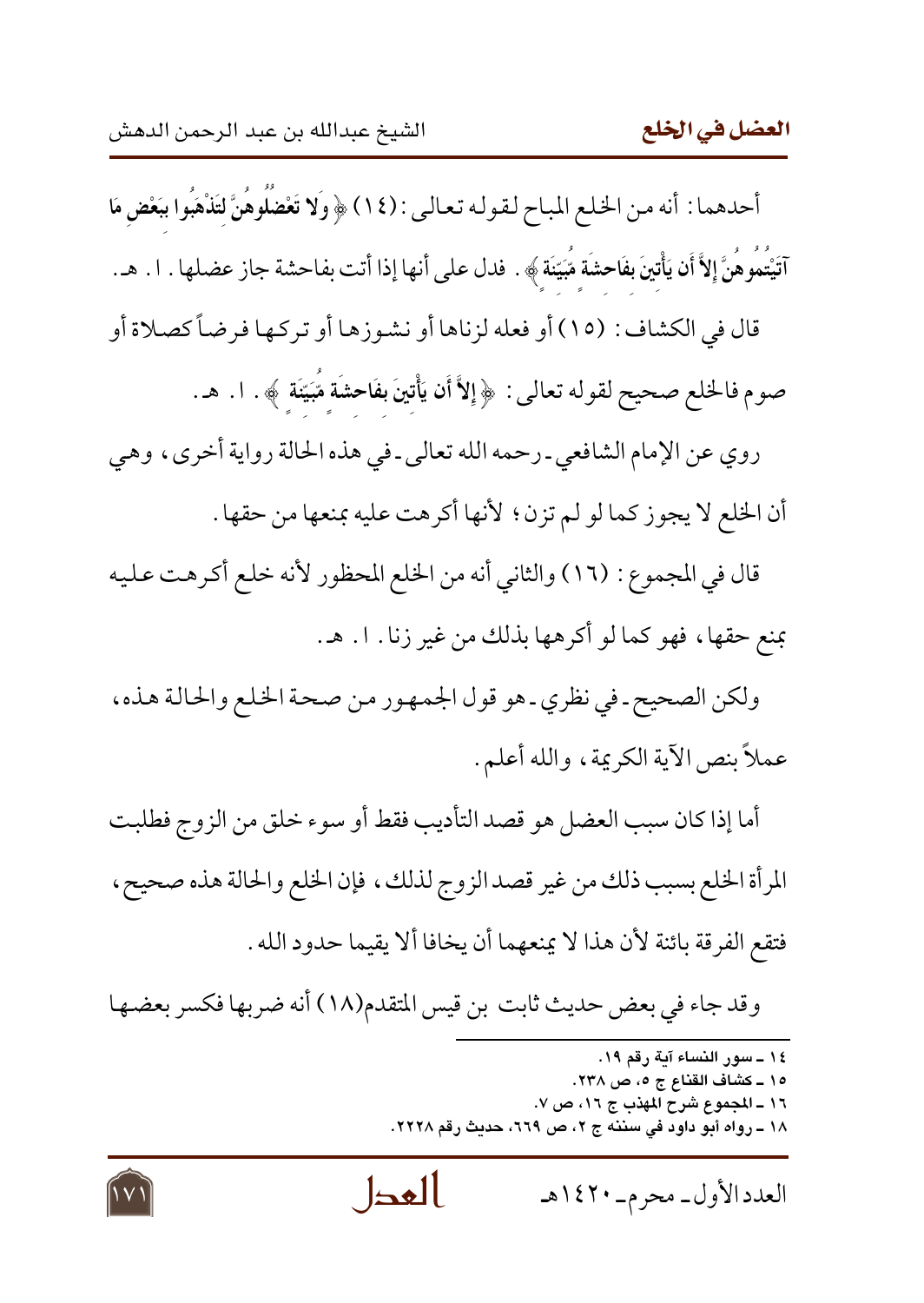فأتت النبي صلى الله عليه وسلم فدعي النبي صلى الله عليه وسلم ثابتاً فقال له : «خذهما وفارقها ففعل»، فدل فعل النبي صلى الله عليه سلم لذلك على صحة الخلع .

وكذلك لو كان عضله لها لسوء خلقه فإنه صحيح لعدم قصده افتداءها منه، ولكنه يأثم بفعله ذلك .

قال في المجموع : (١٩) فإن ضربها للتأديب للنشور فخالعته عقب الضرب صح الخلع ، لأن ثابت بن قيس كان قد ضرب زوجته فخالعته مع علم النبي صلى الله عليه وسلـم، ولم ينكر عليها، ولأن كل عقد صح قبل الضرب صح بعده كما لو حد الإمام رجلاً ثم اشتري منه شيئاً عقبه . ١. هـ.

وقال في الشرح : (٢٠) فأما إن ضربها على نشوزها أو منعها حقها لم يحرم خلعها لذلك، لأن ذلك لا يمنعهما أن يخافا إلا يقيما حدود الله، وفي بعض حديث حبيبة .

أنها كانت تحت ثابت بن قيس فضربها فكسر ضلعها فأتت النبي صلى الله عليه وسلم فدعا النبي صلى الله عليه وسلم ثابتاً فقال . خذ منها بعض مالها وفارقها ، ففعل . رواه أبو داود، وهكذا لو ضربها ظلماً لسوء خلقه أو غيره لا يريد بذلك أن تفتدي نفسها لـم يحرم عليه مخالعتها، لأنه لم يعضلها ليذهب ببعض الذي أتاها، ولكن عليه اثم الظلم. ١. هـ. وذهب الشيخ تقى الدين ـ رحمه الله تعالى ـ إلى أن الخلع في حالة عضل الزوج لزوجته بسبب سوء خلقه لا لقصد الافتداء حرام فلا يصح الخلع .

٢٠ ــ الشرح الكبير ج ٤، ص ٣٧٥.

العدا

١٩ ـ المجموع شرح المهذب ج ١٦ ص ٦.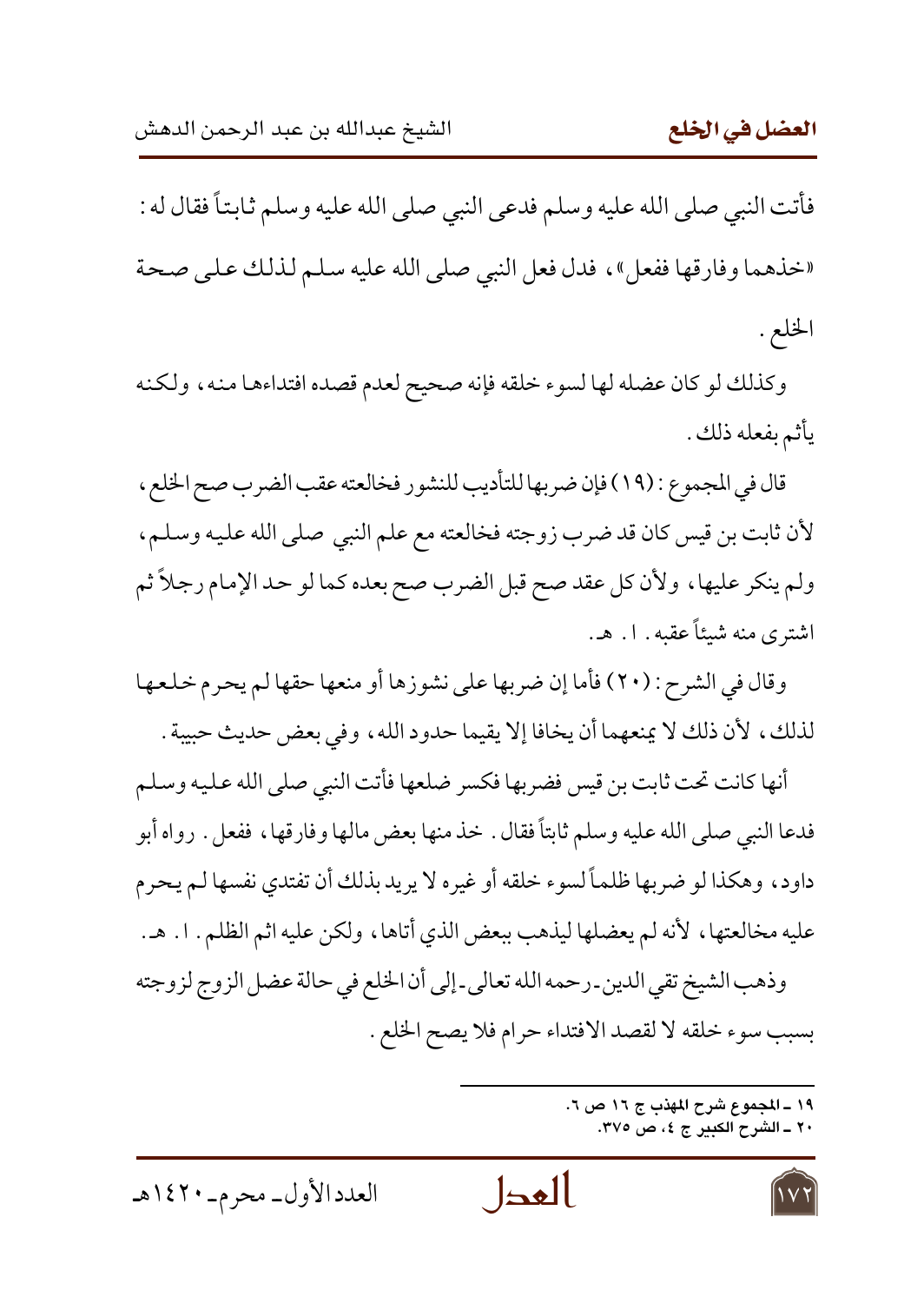قال في الانصاف : (٢٣) الحال السادس : أن يظلمها أو يعضلها لا لتفتدي فتفتدي . . . إلى أن قال : وقال الشيخ تقى الدين ـ رحمه الله ـ لا يحل له ولا يجوز . ١. هـ.

ولكن الصحيح ـ والله أعلم ـ القول بالجواز وصحة الخلع والحالة هذه لإجازة النبي صلى الله عليه وسلم لثابت أن يخالع، وقد ضرب زوجته فكسر ضلعها، وليس أدل على ذلك من حكم رسول الله صلى الله عليه وسلم .

#### المحث الثالث

أثر العضل في العوض

سبق لنا بيان أثر العضل في الخلع نفسه، والفرقة بين الزوجين، ويترتب على ذلك أثره في العوض بناء على الأسباب المتقدمة للعضل .

فإن كان بسبب العضل هو قصد افتداء الزوجة من زوجها فقط، فقد ذهب جمهور العلماء إلى أن العوض والحالة هذه حرام ومردود فلا يستحق الزوج عوضاً على خلعه مع وقوع الطلاق كما تقدم بيان ذلك، وذلك معاملة له بنقيض قصده .

واستدل الجمهور على ذلك بما يلي :

١ ـ قوله تعالى : (٢٤)﴿ يَا أَيُّهَا الَّذينَ آمَنُوا لا يَحلُّ لَكُمْ أَن تَرِثُوا النِّسَاءَ كَرْهًا وَلا تَعْضُلُوهُنَّ لتَذْهَبُوا ببَعْضِ مَا آتَيْتُمُوهُنَّ ﴾ فنصت الآية على حرمة العضل لقصد الذهاب بشيء من الذي

العدا

- ٢٣ \_ الانصاف ج ٨، ص ٣٨٤. ٢٤ ــ سورة النساء آية رقم ١٩.
- العدد الأول- محرم-١٤٢٠هـ

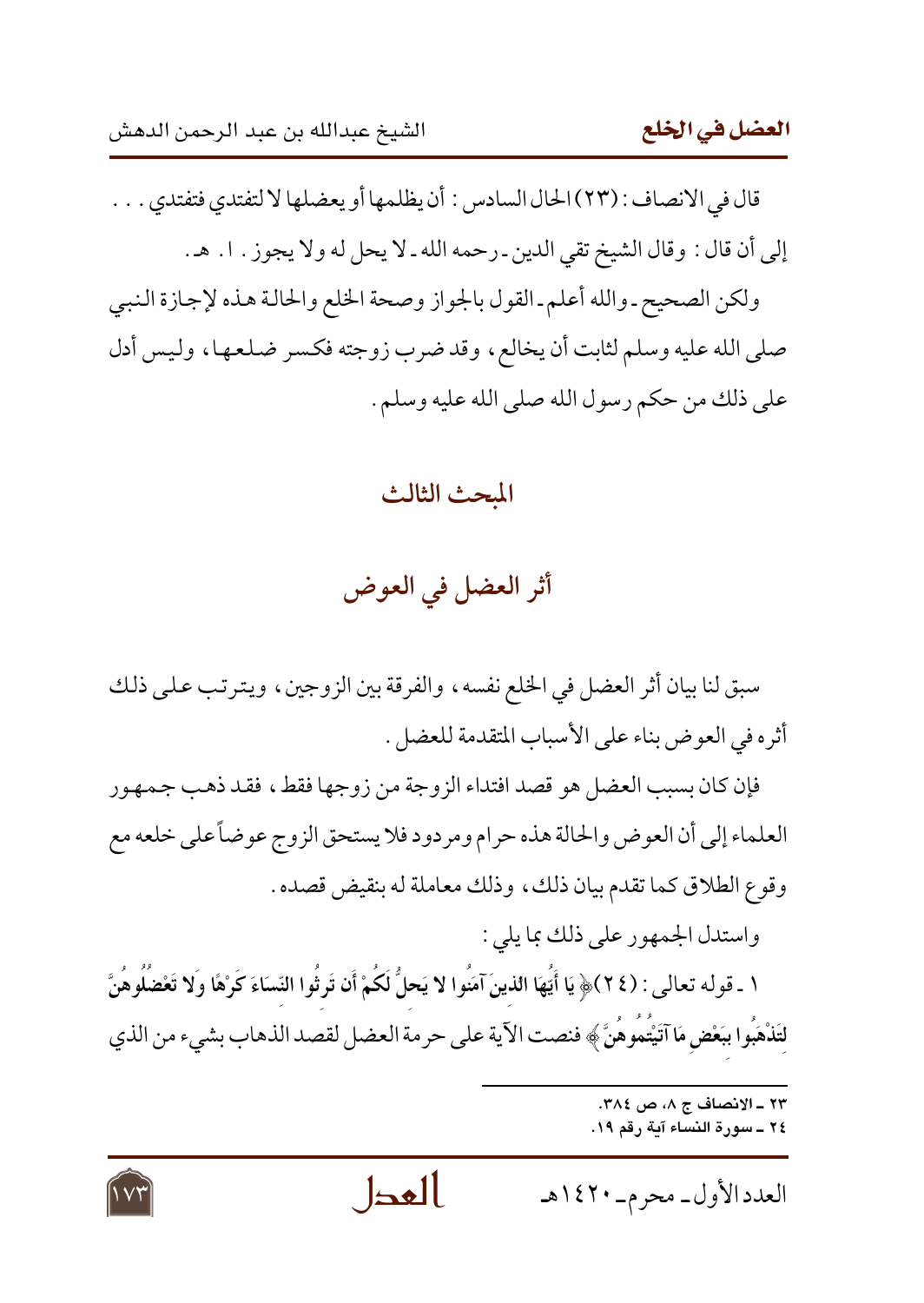دفع إليها .

٢ ـ قوله تعالى : (٢٥) ﴿ وَلا يَحلُّ لَكُمْ أَن تَأْخُذُوا ممَّا آتَيْتُمُوهُنَّ شَيْئًا إِلاَّ أَن يَخَافَا ألاَّ يُقيمَا حُدُودَ اللَّه ﴾ ، فحرم الله سبحانه الأخذ ألا في حالة الخوف من عدم إقامة حدود الله .

٣ ـ قوله تعالى : (٢٦) ﴿ وَلا تُمْسكُوهُنَّ ضرَارًا لَّتَعْتَدُوا وَمَن يَفْعَلْ ذَلكَ فَقَدْ ظَلَمَ نَفْسَهُ ﴾ ، وفي عضلها لقصد افتدائها امساك لها ضراراً، وقد جعل الله ذلك من ظلم الإنسان لنفسه فدل على التحريم .

٤ ـ قولـه تـعـالـي : (٢٧) ﴿ وَإِنْ أَرَدْتُمُ اسْتِبْدَالَ زَوْجٍ مَّكَانَ زَوْجٍ وَآتَيْتُمْ إِحْدَاهُنَّ قنطَارًا فَلا تَأْخُذُوا منْهُ شَيْئًا أتَأْخُذُونَهُ بُهْتَانًا وَإِثْمًا مُبينًا ﴾ فجعل الأخذ في هذه الحالة بهتانـاً وإثمـاً وهذا دليل التحريم .

٥ ـ إن بذلها العوض في هذه الحالة إكراه لها على ذلك بغير حق فلم يستحق، قال في المدونة : (٢٨) أرأيت إذا كان الخلع على ما تخاف المرأة من نشوز الزوج قال : لا يجوز للزوج أن يأخذ منها شيئاً على طلاقها . ١. هـ.

وقال في الكافي : (٢٩) فإن افتدت منه على إكراه أو على اضرار كان لها رد ما أخذ ولزمه الطلاق . ١ . هـ.

وقال في المجموع(٣٠) : فإن خالفته في هذه الحالة وقع الطلاق، ولا يملك الزوج ما

٢٥ ــ سورة البقرة آية رقم ٢٢٩. ٢٦ ــ سورة البقرة آية رقم ٢٣١. ٢٧ ــ سورة النساء آية رقم ٢٠. ٢٨ ــ المدونة الكبرى ج ٢، ص ٢٣١. ٢٩ \_ الكافي ج ٢، ص ٩٩٣. ٣٠ ـ المجموع شرح المهذب ج ١٦، ص ٦.

بالعدل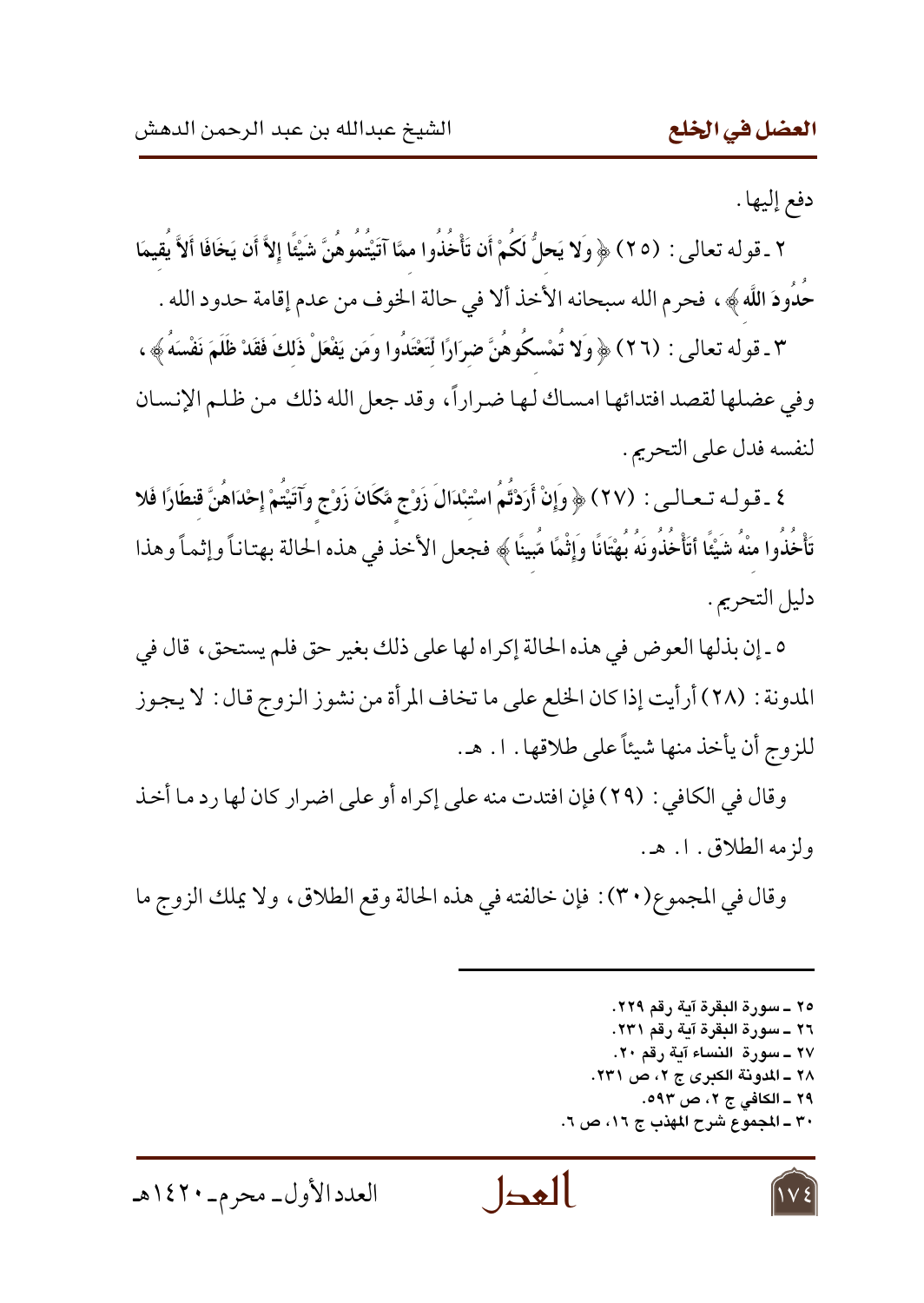بذلته على ذلك . ا. هـ.

وقال في الكشاف : (٣١) وإن عضلها أي ضارها بالضرب والتضييق عليها أو معها حقوقها من القسم والنفقة ونحو ذلك كما لو نقصها شيئاً من ذلك ظلماً لتفتدي نفسها فالخلع باطل والعوض مردود والزوجية بحالها لقوله تعالى : ﴿ وَلَا تَعْضُلُوهُنَّ لَتَذْهَبُوا بِبَعْضِ مَا آتَيْتموهُنَّ ﴾ . ولأن ما تفتدي به نفسها مع ذلك عوض أكرهت على بذله بغير حق فلـم يستحق أخذه منها للنهي عنه والنهي يقتضي الفساد . ١. هـ.

وذهب الحنفية ـ رحمهم الله تعالى ـ إلى أن أخذ العوض والحالة هذه حرام لقوله تعالى : ﴿ فَلا تَأْخُذُوا منْهُ شَيْئًا ﴾ وللاجماع على حرمة أخذ مال المسلم بغير حق . إلا أنه إن فعل ذلك لزم العوض وإن كان بسبب خبيث، ويكون الزوج أثماً عاصياً بفعله ذلك، ويحكم لە ىتملكە .

واستدلوا على ذلك بقوله تعالى : (٣٢) ﴿ فَلا جَنَاحَ عَلَيْهِمَا فِيمَا افْتَدَتْ بِهِ ﴾ فقالوا : إن مقتضى ذلك شئان :

> ١ ـ الجواز حكماً: يعني الصحة والنفاذ في القضاء . ٢ ـ الإباحة : يعني إباحة الأخذ مطلقاً .

وقد ترك في حق الاباحة للمعارض وهو قوله تعالىي : (٣٣)﴿وَإِنْ أَرَدْتُمُ اسْتِبْدَالَ زَوْجِ مَّكَانَ زَوْجٍ وَآتَيْتُمْ إِحْدَاهُنَّ قنطَارًا فَلا تَأْخُذُوا منْهُ شَيْئًا أتَأْخُذُونَهُ بُهْتَانًا وَإِثْمًا مُّبينًا ﴾ فبقى العمل على الجواز في القضاء .

بالعدل

- ٣١ ــ كشاف القناع ج ٥، ص ٢٣٨. ٣٢ ــ سورة البقرة آية رقم ٢٢٩. ٣٣ ــ سورة النساء آية رقم ٢٠ .
- العدد الأول- محرم- ١٤٢٠هـ

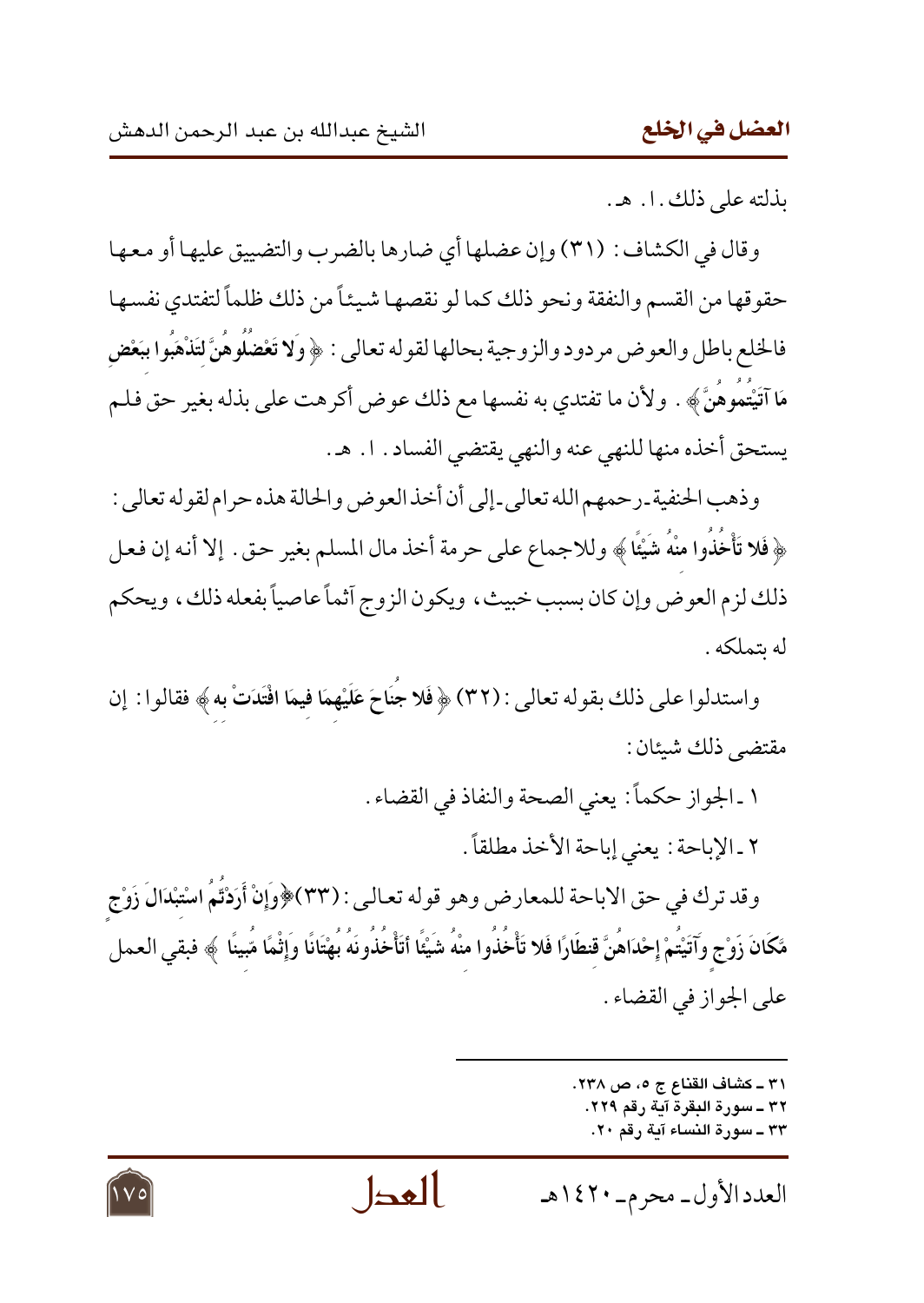قال في البحر الرائق : (٣٤) قوله وكره له أخذ شيء ان نشز . . إلى أن قال : وأراد باكراهه كراهة التحريم المنهضة سبباً للعقاب والحق أن الأخذ في هذه الحالة حرام قطعاً لقوله تعالىي : ﴿ فَلا تَأْخُذُوا منْهُ شَيْئًا ﴾ . . إلى أن قال : إلا أن لو أخذه جاز في الحكم أي يحكم بصحة التمليك وإن كان بسبب خبيث . ١. هـ.

وقال في شرح فتح القدير : (٣٥) وقال تعالىي : (٣٦) ﴿ وَلا تُمْسكُوهُنَّ ضرَارًا لَّتَعْتَدُوا وَمَن يَفْعَلْ ذَلكَ فَقَدْ ظَلَمَ نَفْسَهُ ﴾، فهذا دليل قطعي على حرمة أخذ مالها كذلك، فيكون حراماً إلا أنه لو أخذ جازٍ في الحكم كما ذكره المصنف آخرٍ ، أي يحكم بصحة التملك وإن كان بسبب خبيث، وعلله بقوله : لأن مقتضى ما تلوناه يعني قوله تعالى : ﴿ فَلا جَنَاحَ عَلَيْهِمَا فيمَا افْتَدَتْ به ﴾ شيئين الجواز حكما ، يعني الصحة والنفاذ في القضاء . . إلى أن قال : والإباحة وقد ترك في حق الإباحة لمعارض وهو قوله تعالى : ﴿ وَإِنْ أَرَدْتُمُ اسْتِبْدَالَ زَوْجِ مَّكَانَ زَوْجٍ ﴾ الآية ، فبقي معمولاً به في الباقي أي الجواز في القضاء ا . هـ .

ومن خلال ما تقدم يتبين لنا رجحان قول الجمهور في عدم جواز أخذ العوض في هذه الحالة، ويجب رده فلا يجوز للزوج تملكه، وذلك لأن مقتضى التحريم عدم التملك فلا يقال بتحريم الشيء مع جواز أخذه وتملكه كما قال بذلك الحنفية ، ولأن نص الأيات دال على حرمة ذلك فيفيد عدم جواز أخذه وتملكه قال تعالى : ﴿ أَتَأْخُذُونَهُ بُهْتَانًا وَإِثْمًا مُّبِينًا ﴾ .

وكما أن الخلع والحالة هذه غير صحيح كما تقدم، وهو الموجب للعوض، فكذلك العوض يكون غير صحيح من باب أولى والله أعلم .

> ٣٤ ــ البحر الرائق ج ٤، ص ٨٢. ٣٥ ــ شرح فتح القدير ج ٣ ص ٣٠٣. ٣٦ ــ سورة البقرة آية رقم ٢٣١.

العدا

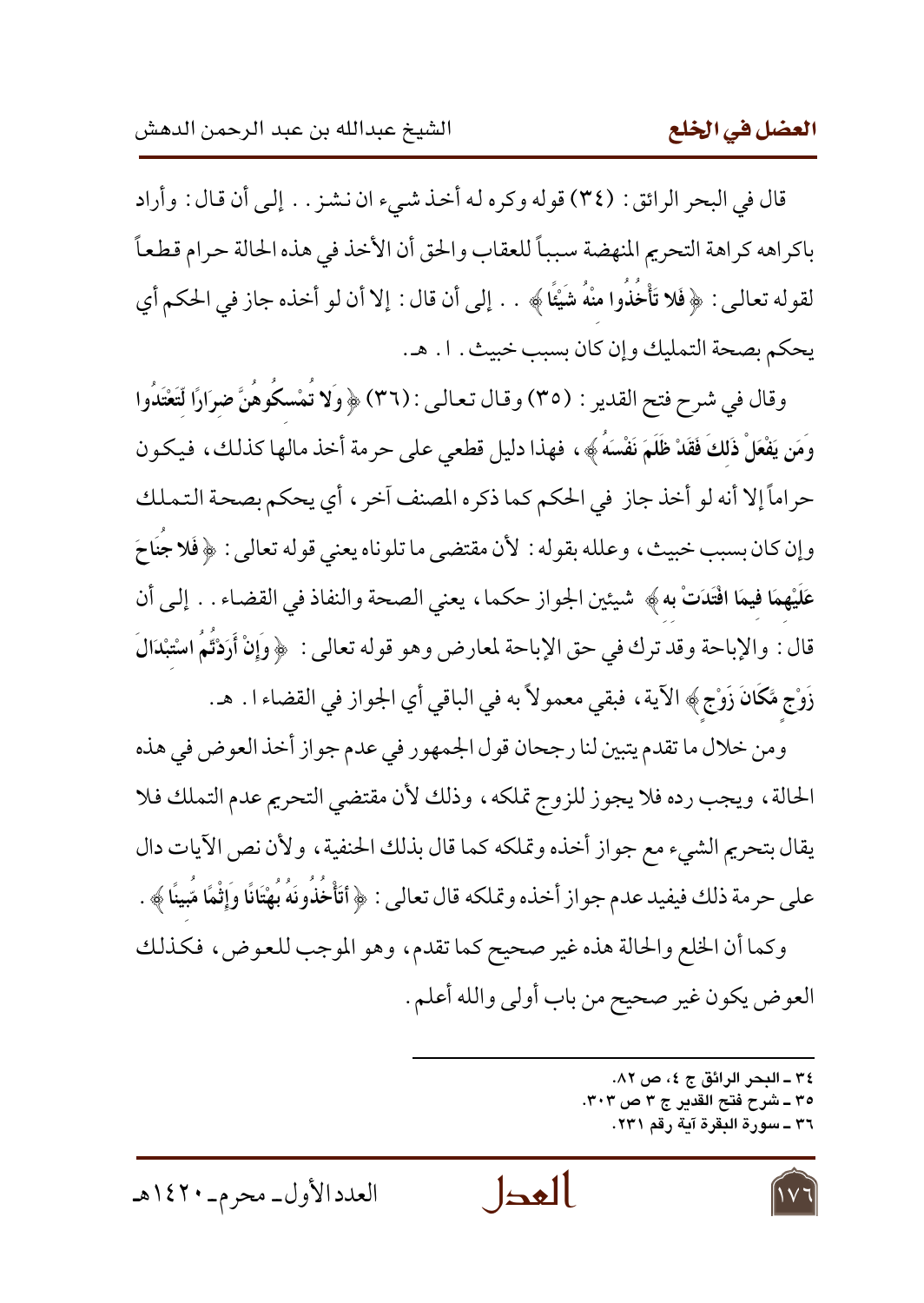أما إذا كان سبب العضل هو قصد الافتداء المبرر كإتيانها بفاحشة ، فإن جمهور العلماء يرون صحة العوض ولزومه في هذه الحالة، واستدلوا على ذلك بما يلي :

١ ـ قـولـه تـعـالــى(٣٧) : ﴿ وَلا تَعْضُلُوهُنَّ لتَذْهَبُوا ببَعْض مَا آتَيْتُمُوهُنَّ إِلاَّ أَن يَأْتينَ بفَاحشَة مَّبَيِّنَةٍ ﴾ فقوله تعالى : ﴿ إِلاَّ أَن يَأْتِينَ بِفَاحِشَةٍ مُبَيِّنَةٍ ﴾ استثناء والاستثناء من النهي اباحة .

٢ ـ قوله تعـالـى (٣٨) : ﴿ فَإِنْ خفْتُمْ أَلاَّ يُقِيمَا حُدُودَ اللَّه فَلا جُنَاحَ عَلَيْهِمَا فيمَا افْتَدَتْ به ﴾ وزناها فيه عدم إقامة لحدود الله لكونها بذلك تلحق به ولداً غيره فتفسد فراشه به .

وهذا القول هو مقتضى قول الحنفية لأنهم أجازوا تملك العوض مع العضل لقصد الافتداء فقط فيكون مع العضل لاتيانها بفاحشة من باب أولى .

وقال في المجموع : (٣٩) فإن زنت فمنعها حقها لتخالعه فخالعته ففيه قولان : أحدهما : إنه من الخلع المباح لقوله تعالى : ﴿ وَلا تَعْضُلُوهُنَّ لتَذْهَبُوا ببَعْضِ مَا آتَيْتُمُوهُنَّ إِلاَّ أَن يَأْتِينَ بِفَاحِشَةٍ مَّبَيِّنَةٍ ﴾ فدل على أنها إذا أتت بفاحشة جاز عضلها . هـ .

ومقتضى ذلك القول جواز العوض.

وقال في المغنى : (٤٠) فإن أتت بفاحشة فعضلها لتفتدي نفسها منه ففعلت صح الخلع لقول الله تعالى(٤١) : ﴿ وَلا تَعْضُلُوهُنَّ لتَذْهَبُوا ببَعْضِ مَا آتَيْتُمُوهُنَّ إِلاَّ أَن يَأْتينَ بفَاحشَة مَّبَيّنَة ﴾ والاستثناء من النهي إباحة ولأنها متى زنت لم يأمن أن تلحق به ولداً من غيره وتفسد فراشه فلا تقيم حدود الله في حقه فتدخل في قوله تعالى : ﴿ فَإِنْ خفْتُمْ أَلاَّ يَقِيمَا حُدُودَ اللَّه

> ٣٧ ــ سورة النساء آية رقم ١٩. ٣٨ ــ سور البقرة آية رقم ٢٢٩. ٣٩ ــ المجموع شرح المهذب ج ١٦ ص ٦. ٤٠ ـ المغنى ج ٧ ص ٥٦. ٤١ ــ سورة النساء آية رقم ١٩.

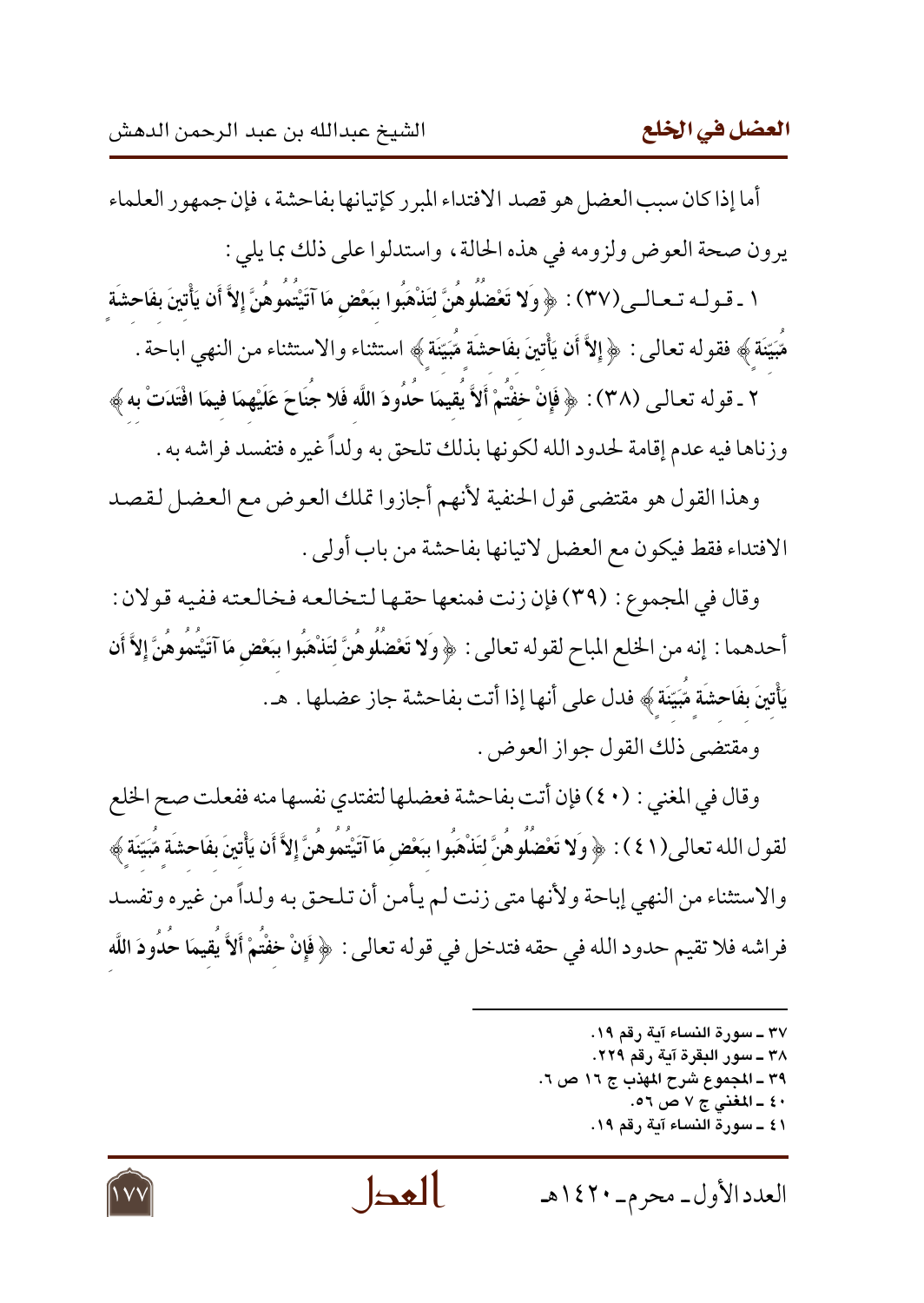فَلا جَنَاحَ عَلَيْهِمَا فِيمَا افْتَدَتْ بِهِ ﴾ . ا . هـ .

وذهب المالكية والشافعية في الرواية الثانية إلى أن الخلع إذا وقع بهذه الحال فإن العوض يكون حراما، ً ولا يجوز للزوج أخذه أو تملكه، فإن أخذ رجعت عليه الزوجة، ويجب عليه رده .

واستدلوا على ذلك بما يلي :

١ ـ قالوا : إن الآية وهي قوله تعالىي : ﴿ وَلَا تَعْضُلُوهُنَّ لتَذْهَبُوا ببَعْض مَا آتَيْتُمُوهُنَّ إِلاَّ أَن يَأْتينَ بفَاحشَة مَّبَيّنَة ﴾ منسوخة بالامساك بالبيوت، وهو قوله تعالى (٤٢) : ﴿ وَاللَّاتِي يَأْتينَ الفَاحشَةَ من نّسَائكُمْ﴾ الآية ، ثم نسخ ذلك أيضاً بالجلد والرجم .

٢ ـ إن هذا عوض أكرهت على بذله فلم يجب كما لو لم تزن .

قال في المدونة(٤٣) أرأيت النشوز إذا كان من قبل المرأة أيحل للزوج أن يأخذ منها ما أعطته على الخلع . . قال نعم إذا رضيت بذلك ولم يكن منه في ذلك ضرر لها . ١. هـ. فقوله ذلك يفيد عدم الجواز في حالة العضل مطلقاً لأي سبب .

وقال في المجموع (٤٤) والثاني أنه من الخلع المحظور لأنه خلع أكرهت عليه بمنعها حقها، فهو كما لو أكرهها بذلك من غير زنا، وأما الآية فقيل إنها منسوخة بالامساك بالبيوت، وهو قوله تعالىي : ﴿ وَاللاَّتِي يَأْتِينَ الفَاحِشَةَ من نِّسَائِكُمْ ﴾، ثم نسخ ذلك بـالجـد والرجم. ا. هـ.

هذا والراجح ـ والله أعلم ـ هو مذهب الجمهور من القول بجواز أخذ العوض وتملكه

٤٢ ــ سورة النساء آية رقم ١٥. ٤٣ ــ المدونة الكبرى ج ٢، ص ٢٣١. ٤٤ ـ المجموع شرح المهذب ج ١٦ ص ٧.



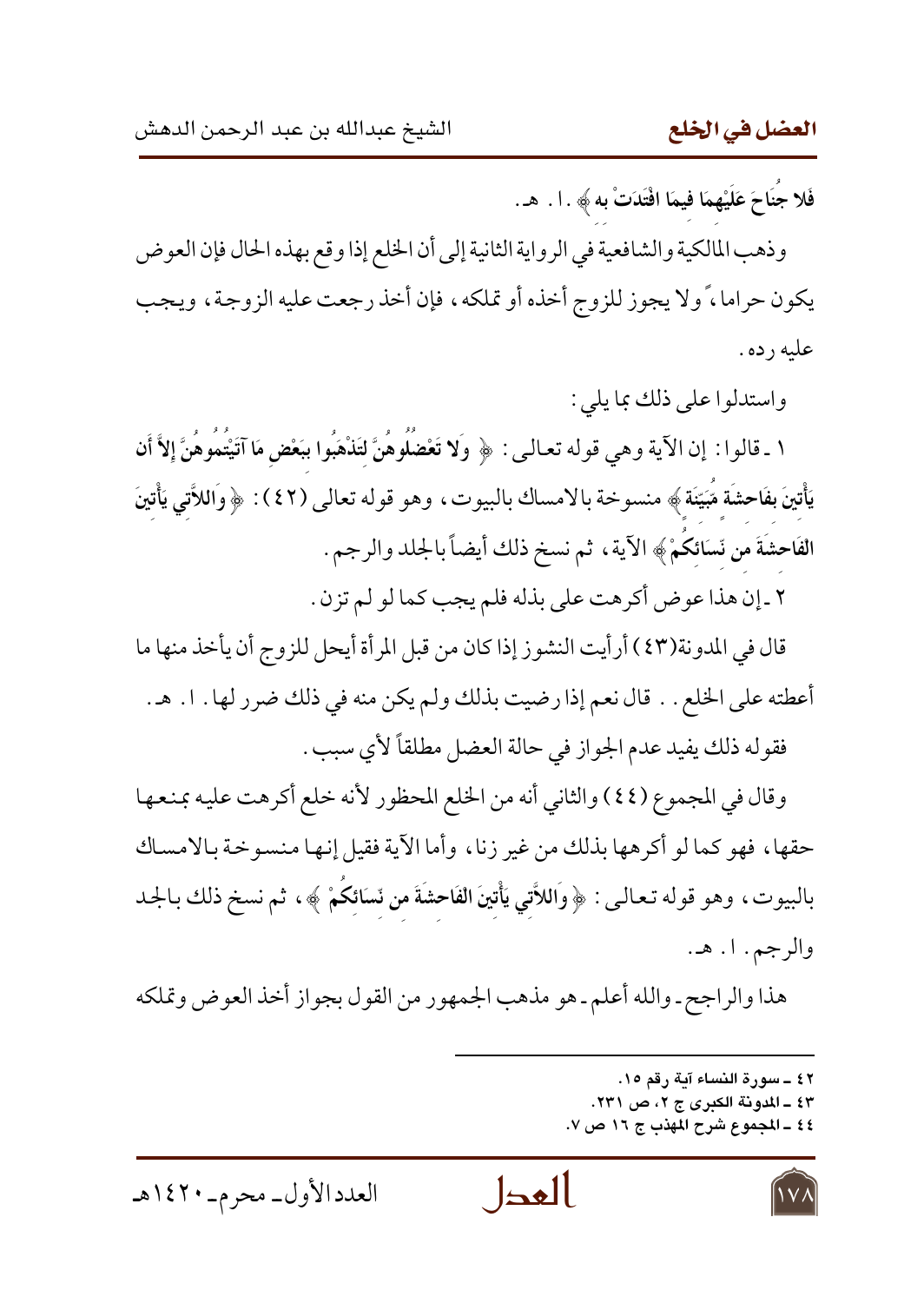في هذه الحالة للأدلة التي استدلوا بها على ذلك، وأما استدلال المخالف بنسخ الآية فهذه دعوى لا دليل عليها فليس لهم حجة في ذلك وأما كونها أكرهت على بذله، فالاكراه بسبب الذنب جائز ، لكونها أفسدت فراشه فتستحق العقوبة هذا ما ظهر والله أعلم .

أما إذا كان سبب العضل هو قصد التأديب فقط أو كان سببه سوء خلق الزوج من غير قصد منه فإن العوض والحالة هذه صحيح ولازم، فيجب علىي المختلع دفع العوض للزوجة، ويملك الزوج هذا العوض، وليس في ملكه له شائبة، وهذا باتفاق أغلب العلماء، كما تقدم ذلك في جواز الخلع والحالة هذه، لأن للزوج أن يؤدب زوجته إذا نشزت أو تركت فرضاً أو واجباً عليها ، وكذلك إذا كان سييء الخلق فضربها من غير قصدر فطلبت الخلع عقب ذلك لعدم وجود القصد منه في الحصول على الفدية، وقد تقدم في بعض روايات حديث امرأة ثابت (٤٥) ابن قيس أنه ضربها فكسر ضلعها فاشتكته على النبي صلى الله عليه وسلم فقال له عليه السلام(٤٦) : «خذ بعض مالها وفارقها» فدل ذلك على جواز الأخذ والحالة هذه .

قال في اعانة الطالبين : (٤٧) قوله أولاً بقصد ذلك أي منعها نحو النفقة لا بقصد أن تختلع منه بمال، وقوله وقع بائناً أي لأنه ليس بإكراه. ا. هـ.

فمقتضى هذا الكلام هو صحة أخذ العوض على الخلع وجواز تملكه في هذه الحالة . وقال في الانصاف : (٤٨) الحال التاسع : أن يضربها ويؤدبها لتركها فرضاً أو لنشوز فتخالعه لذلك فقال في الكافي يجوز . ١. هـ

> ٤٥ ـ ترجم له في ص ١٥١. ٤٦ ـ رواه أبو داود في سننه ج ٢ ص ٦٦٩ حديث رقم ٢٢٢٨. ٤٧ ــ إعانة الطالبين ج ٣ ص ٣٨٢. ٤٨ ـ الانصاف ج ٨، ص ٣٨٤.